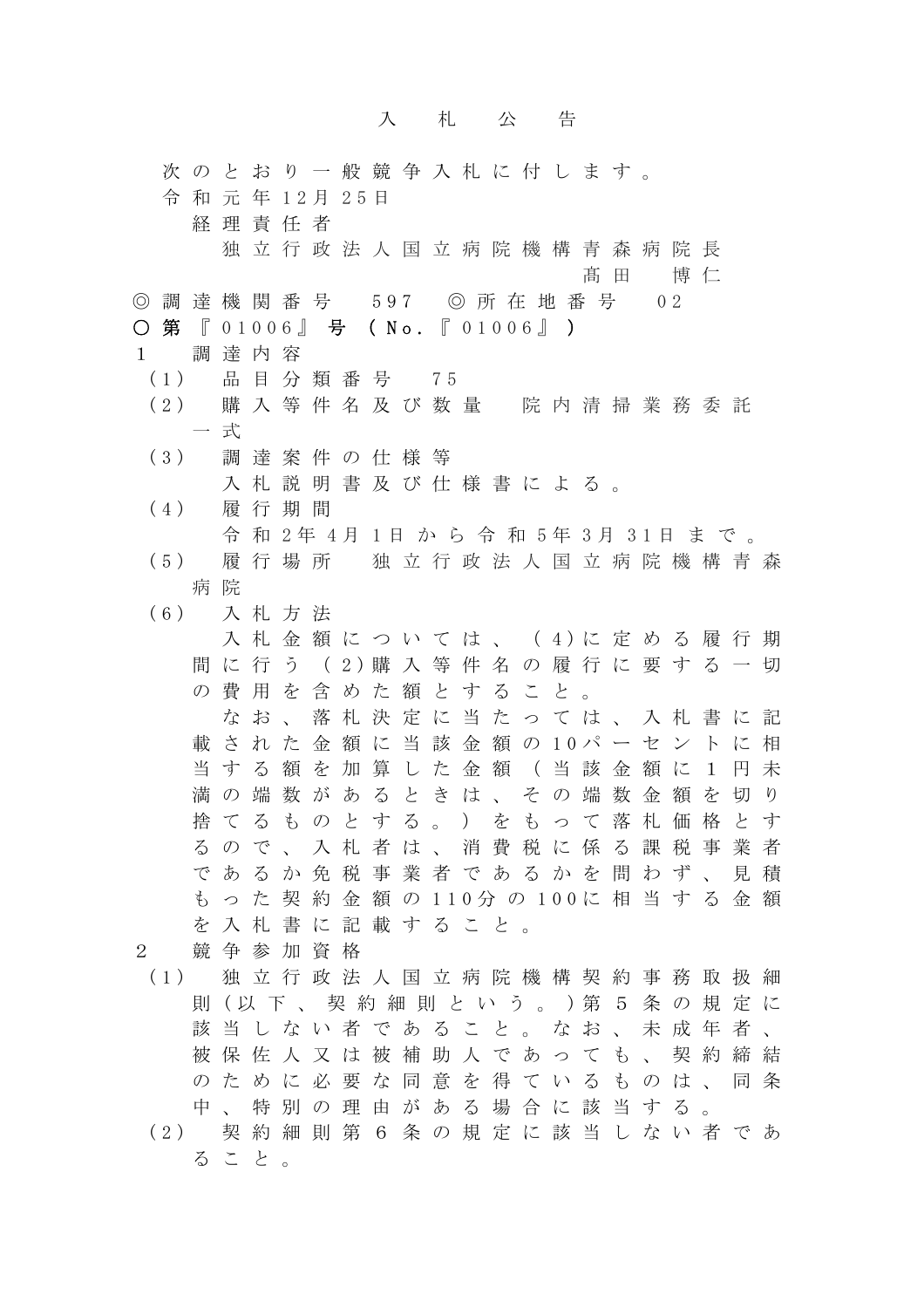- (3) 厚 生 労 働 省 競 争 参 加 資 格 ( 全 省 庁 統 一 資 格)「役務の提供等」の A、B又はC の等級 に格付され、 東 北 地域の競争参加資格を有す る者であること。なお、当該競争参加資格に つ い て は 、 平 成 30年 11月 26日 付 け 号 外 政 府 調 達 第 222号 の 官 報 の 競 争 参 加 者 の 資 格 に 関 す る 公示の別表に掲げる申請受付窓口において随 時受け付けている。
- (4) 契 約 細 則 第 4 条 の 規 定 に 基 づ き 、 経 理 責 任 者が定める資格を有する者であること。 3 入札書の提出場所等
- (1) 入 札 書 の 提 出 場 所 、 契 約 条 項 を 示 す 場 所 、 入札説明書の交付場所及び問い合わせ先 〒 038- 1331 青 森 県 青 森 市 浪 岡 大 字 女 鹿 沢 字 平 野 155-1 独 立 行 政 法 人国立病院機構青森
- 55 内 線 1106 (2) 入 札 説 明 書 の 交 付 方 法 (1)の 交 付 場 所 に て 交付する。

病院 企画課長 加藤久弥 電話 0172- 62- 40

- (3) 入 札 書 の 受 領 期 限 令 和 2 年 2 月 1 3 日 17時 00分
- (4) 開 札 の 日 時 及 び 場 所 令 和 2年 2 月 1 4 日 1 0 時 0 0 分 会議室2
- 4 その他
- (1) 契 約 手 続 に お い て 使 用 す る 言 語 及 び 通 貨 日本語及び日本国通貨
- (2) 入札保証金及び契約保証金 免除 (3) 入 札 者 に 要 求 さ れ る 事 項 こ の 一 般 競 争 に 参加を希望する者は、封印した入札書に1の ( 2)に 示 し た 購 入 等 件 名 を 履 行 で き る こ と を 証明する書類を添付して入札書の受領期限ま でに提出しなければならない。入札者は、開 札日の前日までの間において、経理責任者か ら当該書類に関し説明を求められた場合は、 それに応じなければならない。 (4) 入 札 の 無 効 本 公 告 に 示 し た 競 争 参 加 資 格
- のない者の提出した入札書、入札者に求めら れる義務を履行しなかった者の提出した入札 書は無効とする。
- (5) 契 約 書 作 成 の 要 否 要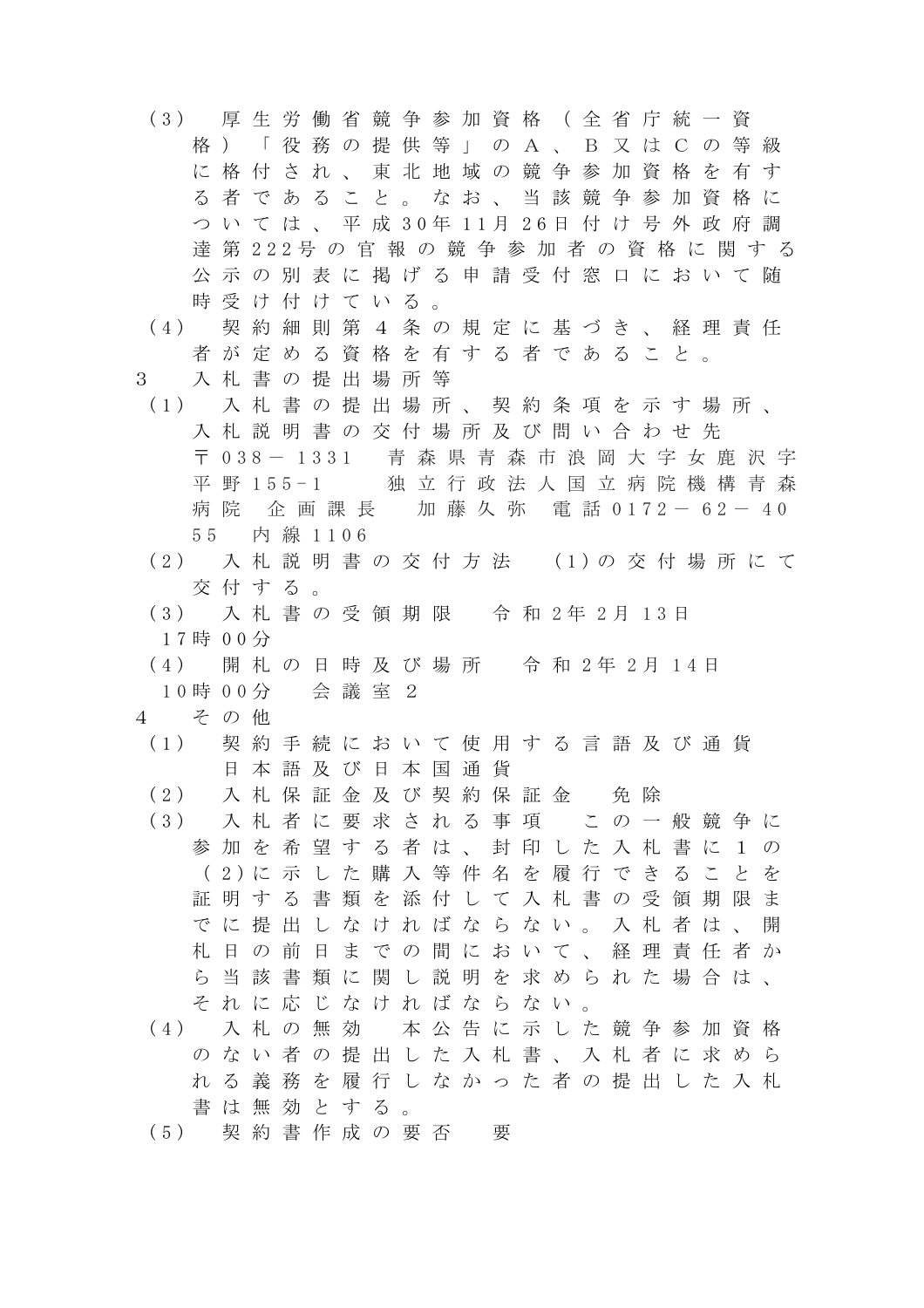- (6) 落 札 者 の 決 定 方 法 契 約 細 則 第 21条 の 規 定 に基づいて作成された予定価格の制限の範囲 内で最低の価格をもって有効な入札を行った 入札者を落札者とする。ただし、落札者とな るべき者の入札価格によっては、その者によ り該当契約の内容に適合した履行がなされな いおそれがあると認められるとき、又はその 者と契約を締結することが公正な取引の秩序 を乱すこととなるおそれがあって著しく不適 当であると認められるときは、予定価格の制 限の範囲内の価格をもって入札した他の者の うち最低の価格をもって入札した者を落札者 とすることがある。
- (7) 詳 細 は 入 札 説 明 書 に よ る 。
- 5 Summary
- (1) Official in charge of disbursement of the procuring entity: Hiroto Takada ,Dire ctor, National Hospital Organization Aomo -ri National Hospital
- (2) Classification of the services to be procured : 7 5
- (3) Nature and quantity of the services to be required: Cleaning duties trust in the hospital 1 set
- (4) Fulfillment period : From April 1, 2020 through March 31 , 2023
- (5) Fulfillment place : National Hospital Organization Aomori National Hospital
- (6) Qualification for participating in the tendering procedures : Suppliers eligible for participating in the proposed tender are those who shall:
- ① not come under Article 5 of the Regulation concerning Contract for National Hospital Organization(NHO). Furthermore, minors,Person under Conservatorship or Person under Assistance that obtained the consent necessary for concluding a contract may be applicable under cases of special reasons within the said clause;